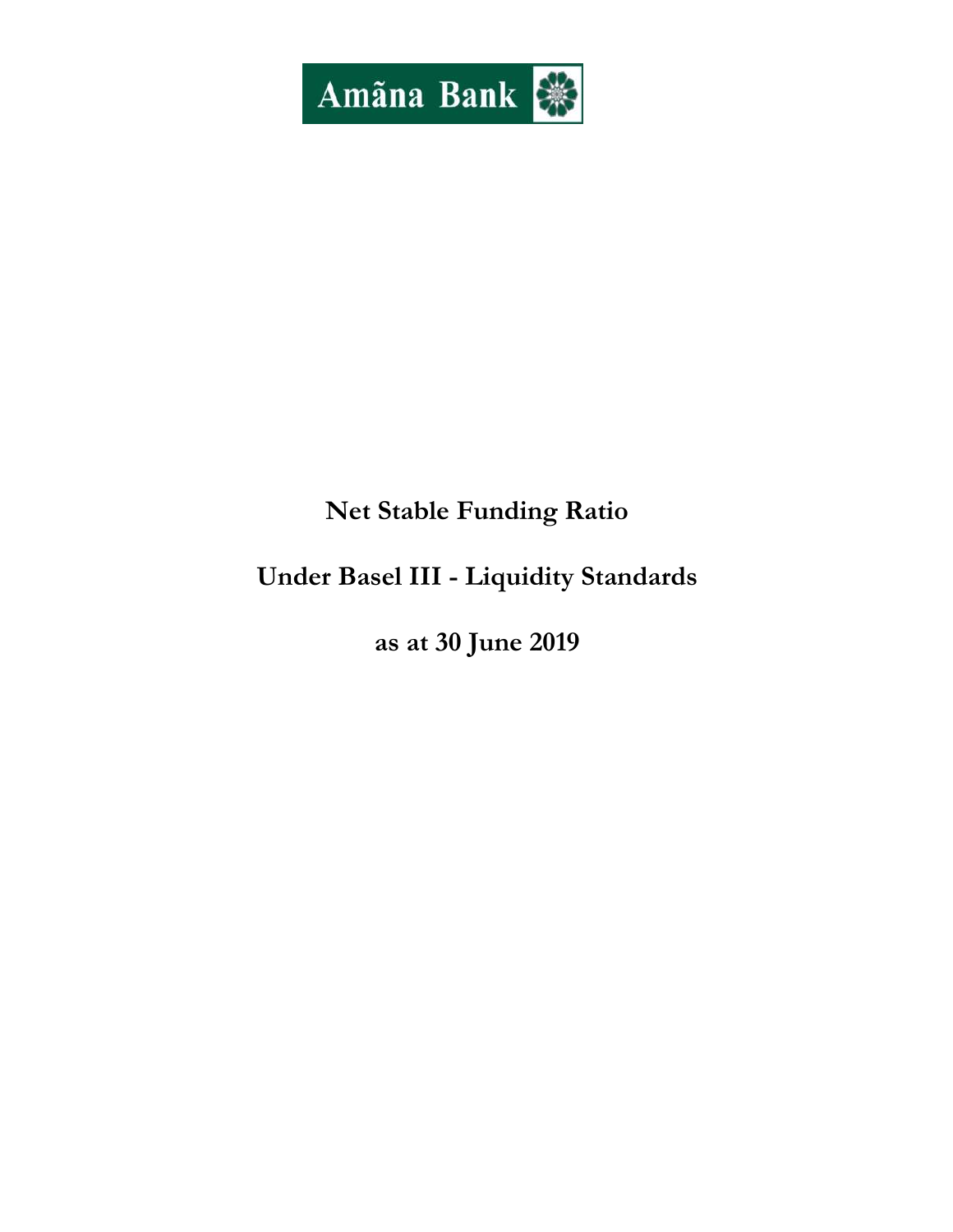

#### 1. Calculation of NSFR

| Web-based          | Item                                              | Amount     |  |
|--------------------|---------------------------------------------------|------------|--|
| <b>Return Code</b> |                                                   | Rs.000     |  |
| 32.1.1.0.0.0       | Total Available Stable Funding                    | 66,913,568 |  |
| 32.1.2.0.0.0       | Required Stable Funding - On Balance Sheet Assets | 36,412,071 |  |
| 32.1.3.0.0.0       | Required Stable Funding - Off Balance Sheet Items | 472,323    |  |
| 32.1.4.0.0.0       | <b>Total Required Stable Funding</b>              | 36,884,394 |  |
| 32.1.5.0.0.0       | NSFR                                              | 181%       |  |
|                    |                                                   |            |  |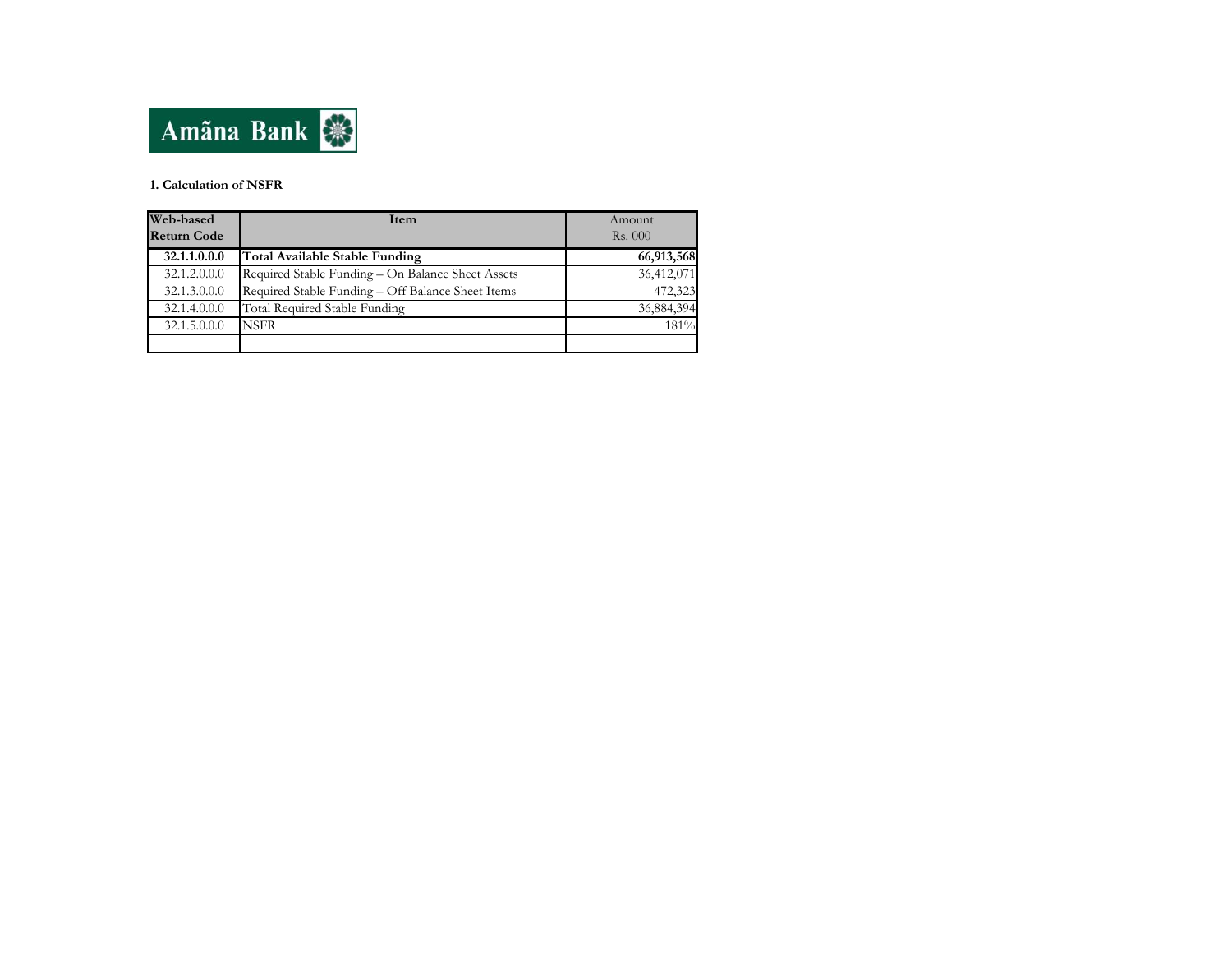

### 2. Total Available Stable Funding

| Web-based          | Item                                                          | Unweighted Amount | <b>RSF</b> Factor | Weighted Amount |
|--------------------|---------------------------------------------------------------|-------------------|-------------------|-----------------|
| <b>Return Code</b> |                                                               | Rs. 000           |                   | Rs. 000         |
| 32.2.0.0.0.0       | <b>Total Available Stable Funding</b>                         |                   |                   | 66,913,568      |
| 32.2.1.0.0.0       | Liabilities and capital assigned a 100% ASF factor            |                   |                   | 13,889,715      |
| 32.2.1.1.0.0       | Total regulatory capital before capital deductions            | 10,791,089        | 100%              | 10,791,089      |
|                    | (excluding Tier 2 instruments with residual maturity of less  |                   |                   |                 |
|                    | than one year)                                                |                   |                   |                 |
| 32.2.1.2.0.0       | Any other capital instrument with effective residual          |                   | 100%              |                 |
|                    | maturity of one year or more                                  |                   |                   |                 |
| 32.2.1.3.0.0       | Secured and unsecured borrowings and liabilities with         | 3,098,626         |                   | 3,098,626       |
|                    | effective residual maturities of one year or more             |                   |                   |                 |
| 32.2.1.3.1.0       | Deferred tax liabilities                                      | 221,537           | 100%              | 221,537         |
| 32.2.1.3.2.0       | Minority interest                                             |                   | 100%              |                 |
| 32.2.1.3.3.0       | Other liabilities                                             | 2,877,089         | 100%              | 2,877,089       |
| 32.2.2.0.0.0       | Liabilities assigned a 90% ASF factor                         | 58,738,954        |                   | 52,865,058      |
| 32.2.2.1.0.0       | Non-maturity (demand) deposits and term deposits with         | 58,738,954        | 90%               | 52,865,058      |
|                    | residual maturity of less than one year provided by retail    |                   |                   |                 |
|                    | and small business customers                                  |                   |                   |                 |
| 32.2.3.0.0.0       | Liabilities assigned a 50% ASF factor                         | 317,588           |                   | 158,794         |
| 32.2.3.1.0.0       | Funding with residual maturity of less than one year          | 162,726           | 50%               | 81,363          |
|                    | provided by non-financial corporate customers                 |                   |                   |                 |
| 32.2.3.2.0.0       | Operational deposits                                          |                   | 50%               |                 |
| 32.2.3.3.0.0       | Funding with residual maturity of less than one year from     | 2,500             | 50%               | 1,250           |
|                    | sovereigns, Public Sector Entities (PSEs), and Multilateral   |                   |                   |                 |
|                    | Development Banks (MDBs)                                      |                   |                   |                 |
| 32.2.3.4.0.0       | Other funding with residual maturity between six months       | 152,363           |                   | 76,181          |
|                    | and less than one year not included in the above categories   |                   |                   |                 |
|                    |                                                               |                   |                   |                 |
| 32.2.3.4.1.0       | Deferred tax liabilities                                      |                   | 50%               |                 |
| 32.2.3.4.2.0       | Minority interest                                             |                   | 50%               |                 |
| 32.2.3.4.3.0       | Other liabilities                                             | 152,363           | 50%               | 76,181          |
| 32.2.4.0.0.0       | Liabilities assigned a 0% ASF factor                          | 18,286,963        |                   | $\Omega$        |
| 32.2.4.1.0.0       | All other liabilities and equity not included in the above    | 6,310,126         | $0\%$             |                 |
|                    | categories                                                    |                   |                   |                 |
| 32.2.4.2.0.0       | Other liabilities without a stated maturity                   | 1,990,668         |                   | $\Omega$        |
| 32.2.4.2.1.0       | Deferred tax liabilities                                      |                   | $0\%$             |                 |
| 32.2.4.2.2.0       | Minority interest                                             |                   | $0\%$             |                 |
| 32.2.4.2.3.0       | Other liabilities                                             | 1,990,668         | $0\%$             |                 |
| 32.2.4.3.0.0       | NSFR derivative liabilities net of derivative assets (if NSFR | 9,986,169         | $0\%$             |                 |
|                    | derivative liabilities are greater than NSFR derivative       |                   |                   |                 |
|                    | assets)                                                       |                   |                   |                 |
| 32.2.4.4.0.0       | "Trade date" payables arising from purchases of financial     |                   | $0\%$             |                 |
|                    | instruments, foreign currencies and commodities               |                   |                   |                 |
|                    |                                                               |                   |                   |                 |
|                    |                                                               |                   |                   |                 |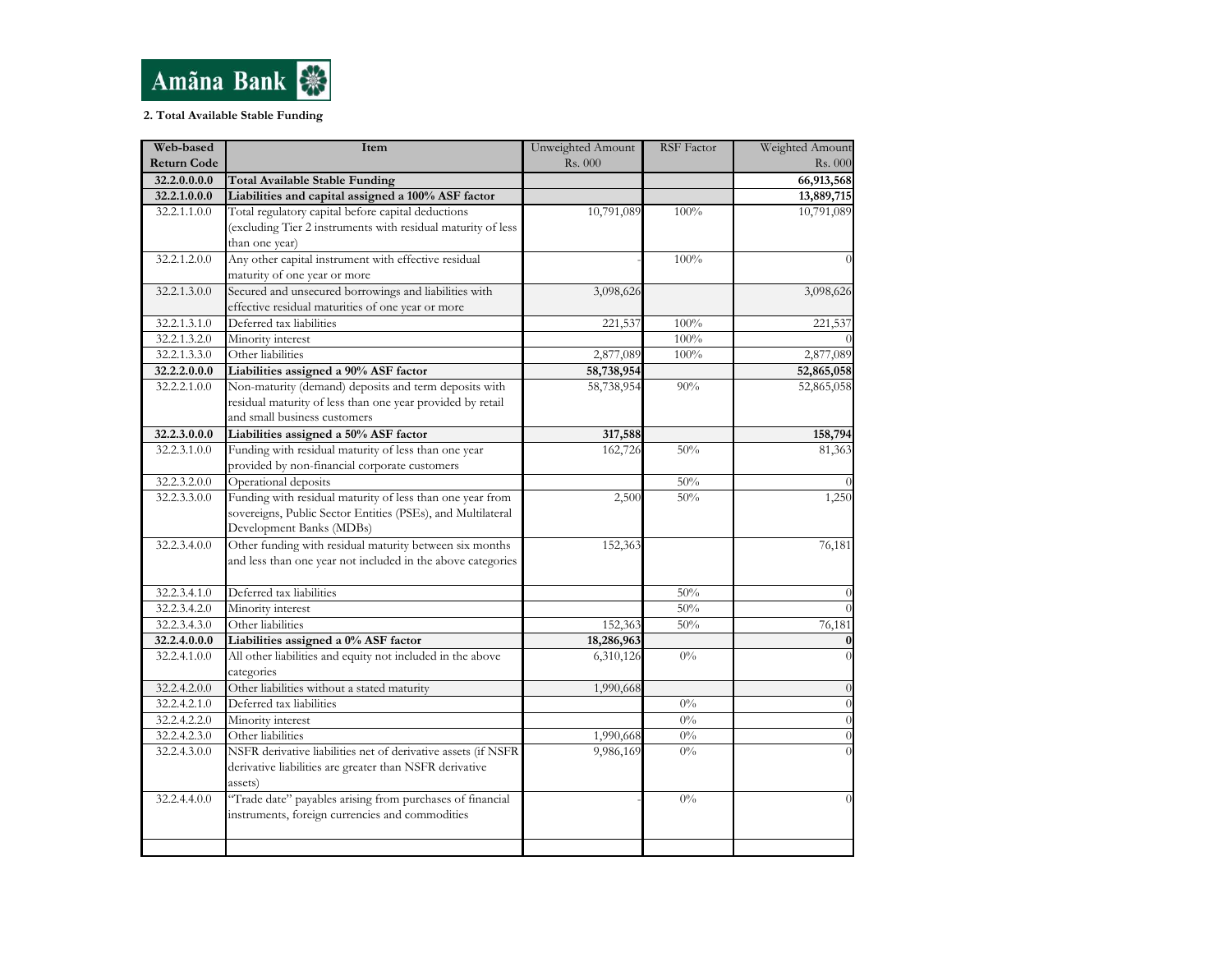

#### 3. Required Stable Funding – On Balance Sheet Assets

| Web-based          | Item                                                          | Unweighted Amount | <b>RSF</b> Factor | Weighted Amount |
|--------------------|---------------------------------------------------------------|-------------------|-------------------|-----------------|
| <b>Return Code</b> |                                                               | Rs. 000           |                   | Rs. 000         |
| 32.3.0.0.0.0       | Required Stable Funding - On Balance Sheet Assets             |                   |                   | 36,412,071      |
|                    |                                                               |                   |                   |                 |
| 32.3.1.0.0.0       | Assets assigned a 0% RSF factor                               |                   |                   |                 |
| 32.3.1.1.0.0       | Cash in hand                                                  | 1,472,570         | $0\%$             | $\bf{0}$        |
| 32.3.1.2.0.0       | Central bank reserves (Statutory Reserve Ratio (SRR)          | 3,921,246         | $0\%$             |                 |
|                    | including excess SRR)                                         |                   |                   |                 |
| 32.3.1.3.0.0       | All claims on central banks with residual maturities of less  |                   | $0\%$             |                 |
|                    | than six months                                               |                   |                   |                 |
| 32.3.1.4.0.0       | "Trade date" receivables arising from sales of financial      |                   | $0\%$             | 0               |
|                    | instruments, foreign currencies and commodities               |                   |                   |                 |
|                    |                                                               |                   |                   |                 |
| 32.3.2.0.0.0       | Assets assigned a 5% RSF factor                               |                   |                   | 0               |
| 32.3.2.1.0.0       | Unencumbered Level 1 assets                                   |                   |                   |                 |
| 32.3.2.1.1.0       | Qualifying marketable securities                              |                   |                   |                 |
| 32.3.2.1.1.1       | Issued by sovereigns                                          |                   | $5\%$             | $\theta$        |
| 32.3.2.1.1.2       | Guaranteed by sovereigns                                      |                   | $5\%$             | $\Omega$        |
| 32.3.2.1.1.3       | Issued or guaranteed by central banks                         |                   | $5\%$             | $\Omega$        |
| 32.3.2.1.1.4       | Issued or guaranteed by BIS, IMF, ECB and European            |                   | $5\%$             |                 |
|                    | Community or eligible MDBs                                    |                   |                   |                 |
| 32.3.2.1.1.5       | 20% of derivative liabilities                                 |                   | $5\%$             | $\Omega$        |
| 32.3.3.0.0.0       | Assets assigned a 10% RSF factor                              |                   |                   |                 |
| 32.3.3.1.0.0       | Unencumbered loans to financial institutions with residual    |                   | 10%               |                 |
|                    | maturities of less than six months                            |                   |                   |                 |
| 32.3.4.0.0.0       | Assets assigned a 15% RSF factor                              |                   |                   | $\bf{0}$        |
| 32.3.4.1.0.0       | Unencumbered Level 2A assets                                  |                   |                   |                 |
| 32.3.4.1.1.0       | Qualifying marketable securities                              |                   |                   |                 |
| 32.3.4.1.1.1       | Issued or guaranteed by sovereigns                            |                   | 15%               |                 |
| 32.3.4.1.1.2       | Issued or guaranteed by central banks                         |                   | 15%               | $\theta$        |
| 32.3.4.1.1.3       | Issued or guaranteed by PSEs                                  |                   | 15%               | $\Omega$        |
| 32.3.4.1.1.4       | Issued or guaranteed by MDBs                                  |                   | 15%               | $\Omega$        |
| 32.3.4.1.2.0       | Qualifying non-financial corporate debt securities (including |                   | 15%               |                 |
|                    | commercial paper and promissory notes) and covered            |                   |                   |                 |
|                    | bonds                                                         |                   |                   |                 |
| 32.3.4.1.3.0       | Qualifying investments in gilt unit trust backed by           |                   | 15%               | $\Omega$        |
|                    | Government of Sri Lanka (GOSL) securities                     |                   |                   |                 |
| 32.3.4.2.0.0       | All other unencumbered loans to financial institutions with   |                   | 15%               | $\Omega$        |
|                    | residual maturities of less than six months                   |                   |                   |                 |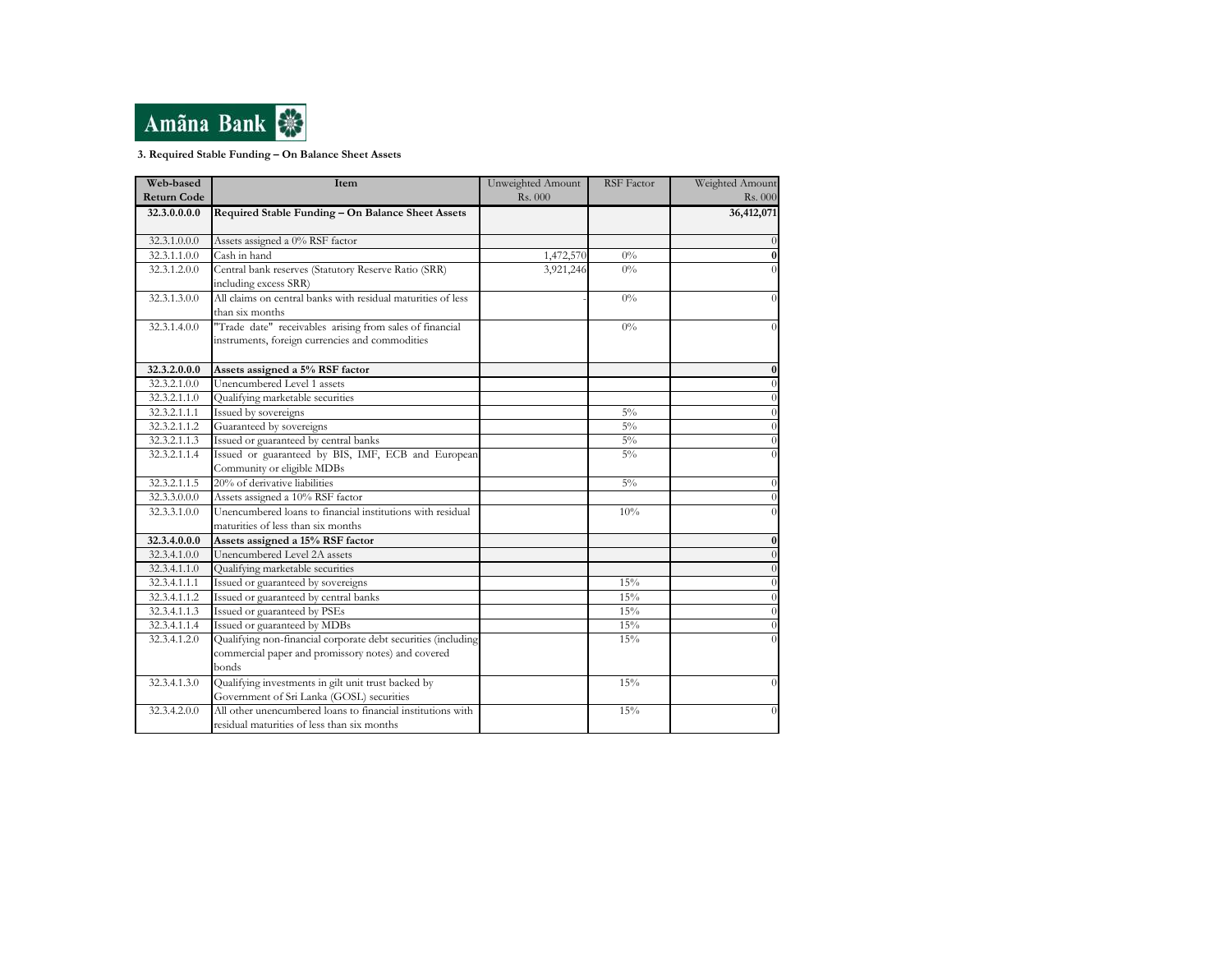

3. Required Stable Funding – On Balance Sheet Assets

| Web-based          | Item                                                                                                                                                         | Unweighted Amount | <b>RSF</b> Factor | Weighted Amount |
|--------------------|--------------------------------------------------------------------------------------------------------------------------------------------------------------|-------------------|-------------------|-----------------|
| <b>Return Code</b> |                                                                                                                                                              | Rs. 000           |                   | Rs. 000         |
| 32.3.5.0.0.0       | Assets assigned a 50% RSF factor                                                                                                                             |                   |                   | 7,883,645       |
| 32.3.5.1.0.0       | Unencumbered Level 2B assets                                                                                                                                 |                   |                   | 54,056          |
| 32.3.5.1.1.0       | Qualifying non-financial corporate debt securities (including                                                                                                |                   | 50%               |                 |
|                    | commercial paper and promissory notes)                                                                                                                       |                   |                   |                 |
| 32.3.5.1.2.0       | Qualifying non-financial common equity shares                                                                                                                | 108,112           | 50%               | 54,056          |
| 32.3.5.1.3.0       | Residential mortgage backed securities (RMBS) with a credit<br>rating of at least AA                                                                         |                   | 50%               |                 |
| 32.3.5.2.0.0       | HQLA encumbered for a period of six months or more and<br>less than one year                                                                                 |                   | 50%               |                 |
| 32.3.5.3.0.0       | Loans to financial institutions and central banks with<br>residual maturity between six months and less than one year                                        |                   | 50%               | 0               |
| 32.3.5.4.0.0       | Deposits held at other financial institutions for operational<br>purposes                                                                                    |                   | 50%               |                 |
| 32.3.5.5.0.0       | All other non HQLA not included in the above categories<br>with residual maturity of less than one year                                                      | 15,659,178        | 50%               | 7,829,589       |
| 32.3.6.0.0.0       | Assets assigned a 65% RSF factor                                                                                                                             |                   |                   | 1,614,442       |
| 32.3.6.1.0.0       | Qualifying unencumbered residential mortgages with a<br>residual maturity of one year or more                                                                | 2,335,993         | 65%               | 1,518,395       |
| 32.3.6.2.0.0       | Other unencumbered loans not included in the above<br>categories, excluding loans to financial institutions, with a<br>residual maturity of one year or more | 147,763           | 65%               | 96,046          |
| 32.3.7.0.0.0       | Assets assigned a 85% RSF factor                                                                                                                             |                   |                   | 23,290,763      |
| 32.3.7.1.0.0       | Cash, securities or other assets posted as initial margin for<br>derivative contracts                                                                        |                   | 85%               |                 |
| 32.3.7.2.0.0       | Other unencumbered performing loans                                                                                                                          | 27,400,897        | 85%               | 23,290,763      |
| 32.3.7.3.0.0       | Unencumbered securities that are not in default and do not<br>qualify as HQLA                                                                                |                   | 85%               |                 |
| 32.3.7.4.0.0       | Physical traded commodities, including gold                                                                                                                  |                   | 85%               |                 |
| 32.3.8.0.0.0       | Assets assigned a 100% RSF factor                                                                                                                            |                   |                   | 3,623,222       |
| 32.3.8.1.0.0       | All assets that are encumbered for a period of one year or<br>more                                                                                           |                   | 100%              |                 |
| 32.3.8.2.0.0       | NSFR derivative assets net of NSFR derivative liabilities if<br>NSFR derivative assets are greater than NSFR derivative<br>liabilities                       |                   | 100%              |                 |
| 32.3.8.3.0.0       | All other assets not included in above                                                                                                                       | 3,623,222         | 100%              | 3,623,222       |
|                    |                                                                                                                                                              |                   |                   |                 |